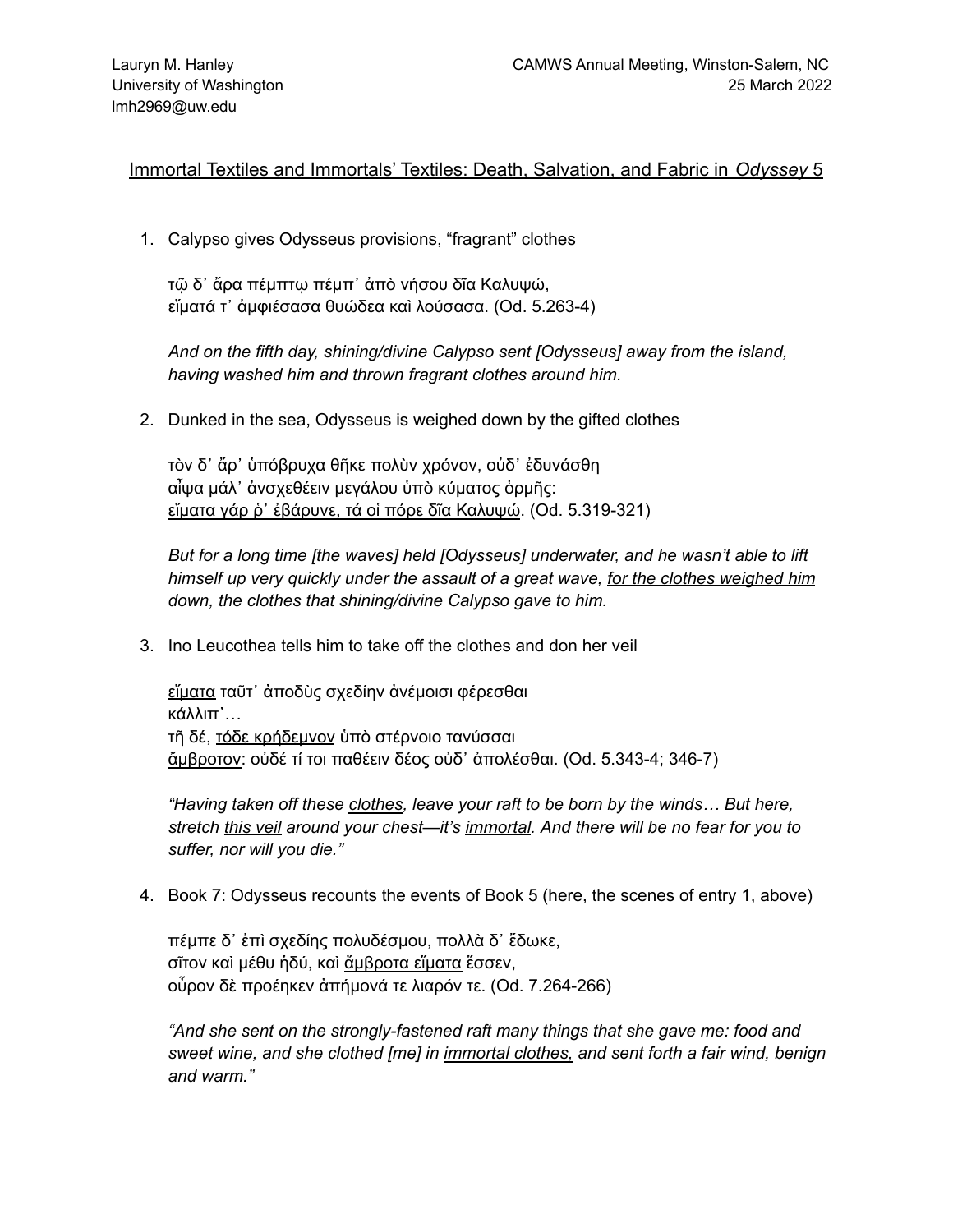### Immortal Clothes

5. Zeus, following the death of Sarpedon:

'...πολλὸν ἀπὸ πρὸ φέρων λοῦσον ποταμοῖο ῥοῇσι χρῖσόν τ᾽ ἀμβροσίῃ, περὶ δ᾽ ἄμβροτα εἵματα ἕσσον: …ἔνθά ἑ ταρχύσουσι κασίγνητοί τε ἔται τε τύμβῳ τε στήλῃ τε: τὸ γὰρ γέρας ἐστὶ θανόντων.' (Il. 16.669-70; 674-5)

*"... bathe [Sarpedon] in the streams of the river and anoint him with ambrosia, and put immortal clothes around him …there, his kinsmen and clansmen will bury him with a tomb and a gravestone, for this is what is due to the dead."*

6. Description of the aftermath of Achilles' death:

ἀμφὶ δέ σ᾽ ἔστησαν κοῦραι ἁλίοιο γέροντος οἴκτρ᾽ ὀλοφυρόμεναι, περὶ δ᾽ ἄμβροτα εἵματα ἕσσαν. … ὀκτωκαιδεκάτῃ δ᾽ ἔδομεν πυρί… καίεο δ᾽ ἔν τ᾽ ἐσθῆτι θεῶν καὶ ἀλείφατι πολλῷ καὶ μέλιτι γλυκερῷ:

(Od. 24.58-9; 65)

*"And around you, [Achilles], stood the daughters of the old man of the sea, crying miserably, and they put immortal clothes around [you] …and on the eighteenth day [of mourning] we gave [you] to the fire…"*

7. Athena and Hermes' sandals:

ὣς εἰποῦσ᾽ ὑπὸ ποσσὶν ἐδήσατο καλὰ πέδιλα, ἀμβρόσια χρύσεια, τά μιν φέρον ἠμὲν ἐφ᾽ ὑγρὴν ἠδ᾽ ἐπ᾽ ἀπείρονα γαῖαν ἅμα πνοιῇς ἀνέμοιο. (*Od*. 1.96-98; cf. *Il*. 24.341-42, *Od*. 5.44-45)

*Having spoken thus, [Athena] strapped beautiful sandals under her feet, immortal and golden, which carried her both over wet places and over the boundless land with the breeze of the wind.*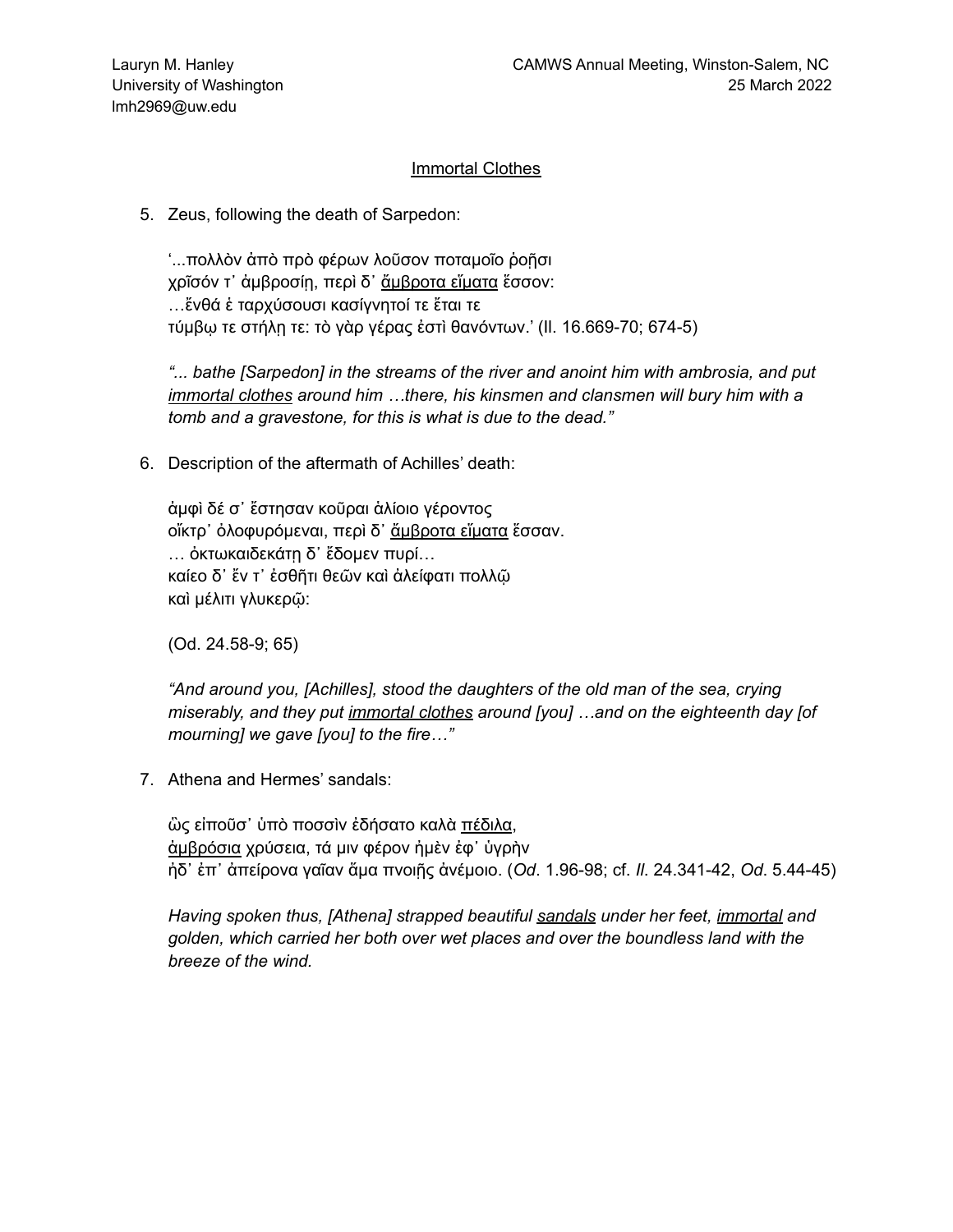| <b>Text Location</b>                           | "immortal" adj. | textile/clothing item | associated divinity/character(s)                                    |
|------------------------------------------------|-----------------|-----------------------|---------------------------------------------------------------------|
| $II. 2.446 - 7$                                | άθανάτην        | αίγίδ' "aegis"        | Athena (bearer)                                                     |
| II. 5.338                                      | άμβρόσιος       | πέπλος, "cloak"       | Aphrodite (bearer)                                                  |
| II. 14.178                                     | άμβρόσιον       | έανός, "robe"         | Hera (bearer), Athena (creator)                                     |
| II. 16.670 and 680                             | άμβροτα         | εἴματα, "clothes"     | Sarpedon (bearer); Apollo (gifter)                                  |
| II. 17.194 and 202                             | άμβροτα         | τεύχεα, "armor"       | Hector (current bearer; Achilles and<br>Patroclus, former bearers)  |
| II. 21.507                                     | άμβρόσιος       | έανὸς, "robe"         | Leto (bearer)                                                       |
| II. 24.341 [formula, cf.<br>Od. 1 & 5]         | άμβρόσια        | πέδιλα, "sandals"     | Hermes (bearer)                                                     |
| Od. 1.97 [formula, cf.<br>II. 24 & Od. 5]      | άμβρόσια        | πέδιλα, "sandals"     | Athena (bearer)                                                     |
| Od. 5.44-45 [formula,<br>cf. II. 24 and Od. 1] | άμβρόσια        | πέδιλα, "sandals"     | Hermes (bearer)                                                     |
| Od. 5.346-347                                  | άμβροτον        | κρήδεμνον, "veil"     | Ino Leucothea (bearer, gifter);<br><b>Odysseus (bearer)</b>         |
| Od. 7.259 and 264                              | άμβροτα         | εἵματα, "clothes"     | Calypso (gifter); Odysseus<br>(bearer)                              |
| Od. 10.221                                     | άμβροτον        | ίστόν, "loom"         | Circe (creator)                                                     |
| Od. 24.58                                      | άμβροτα         | εἴματα, "clothes"     | Achilles (bearer); daughters of<br>the old man of the sea (gifters) |

# **Table: "Immortal" textiles and clothing items in the** *Iliad* **and** *Odyssey*

**Key:**

## Focus Passages

### **ἄμβροτα εἵματα/κρήδεμνον, 'immortal clothes/veil'**

*ἀμβρόσια πέδιλα, 'immortal sandals'*

other 'immortal' items